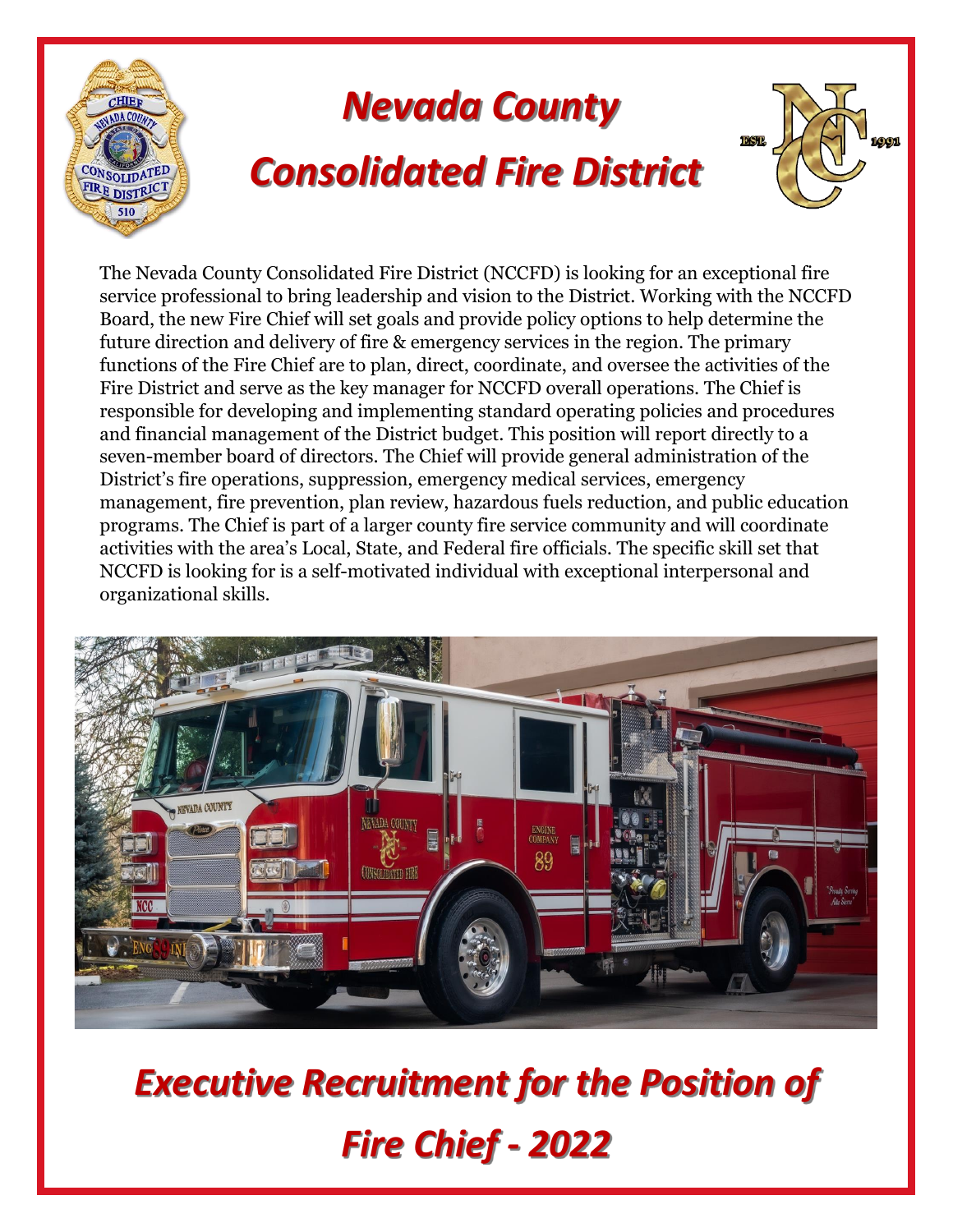# *The Community*

Located in the Sierra Nevada Foothills, the area enjoys a mild climate with four distinct seasons enhancing the diversity of outdoor recreational offerings from hiking, biking, fishing, sailing, skiing, and snowshoeing, to note a few. The area is known for its significant artistic community historical sites and has a very active arts and events calendar. The Nevada County Fairgrounds, North Star House, Center for the Arts, Nevada Theatre, and the Empire Mine State Park provide the settings for world-class entertainment, in addition to regional and local events. The area has a low crime rate and has blue ribbon-designated schools. The Grass Valley Campus of Sierra Community College, Sierra Nevada Memorial Hospital, Nevada County Airport, and the Nevada County Government Center are located in the region. The area is home to several companies that provide technology in broadcast video equipment, software, and service, among other high-tech offerings. The region is a growing tourism destination with unique shopping opportunities and a budding wine industry. The area's rich history, quaint town atmosphere, educational offerings, performing arts, and community activities provide a desirable quality of life enjoyed by area residents.

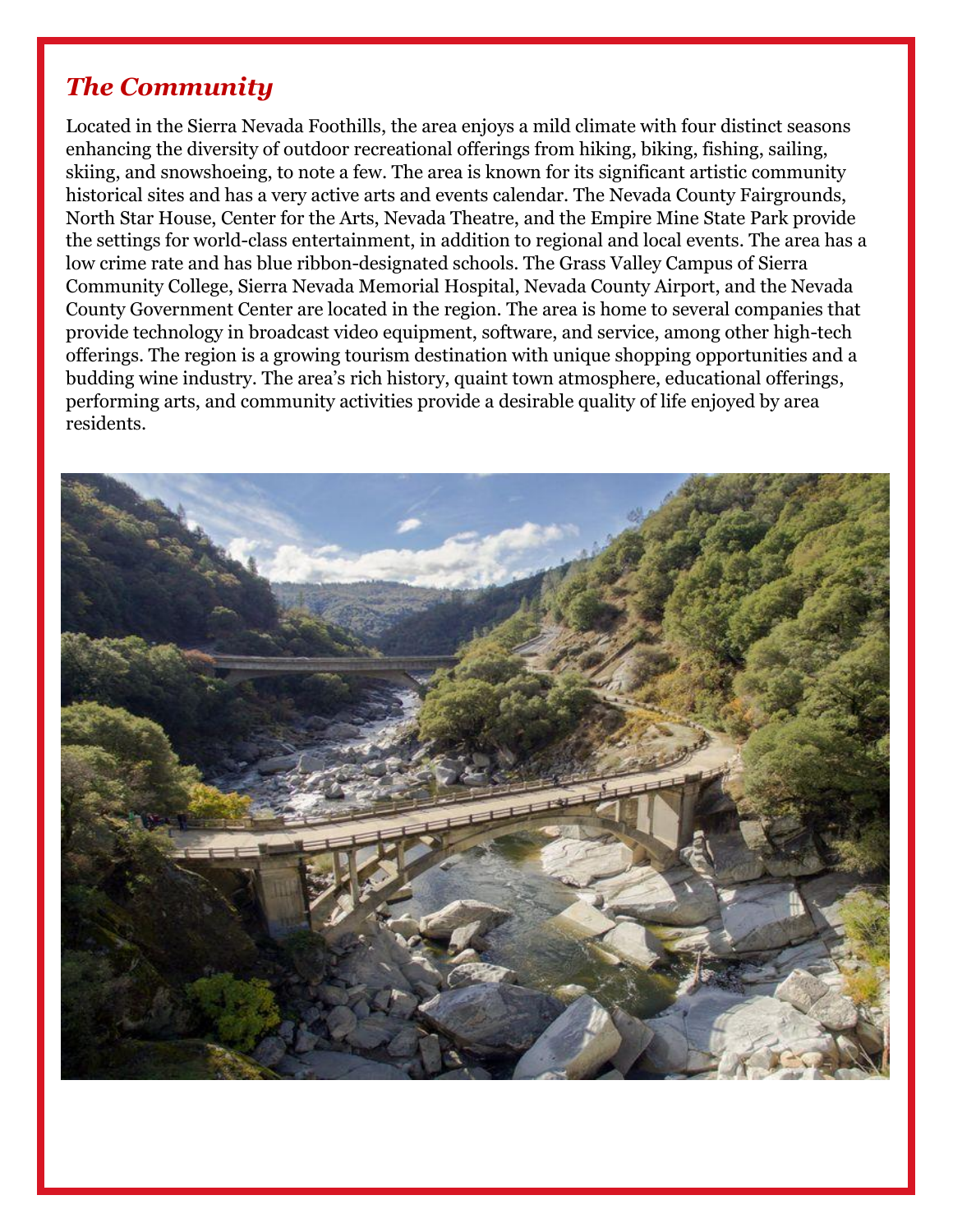# *District Profile*

The Nevada County Consolidated Fire District (NCCFD) is located in the Mother Lode of the Sierra Nevada foothills, 60 miles northeast of Sacramento, CA, and within 2 hours of Lake Tahoe. The District covers approximately 150 square miles. The elevation ranges from 1,000 feet to 5,000 feet.

The cities of Grass Valley and Nevada City are located adjacent to the district's boundary. The agencies provide joint operational services to equipment and response personnel working in a Joint Operational Area (JOA) through agreements. Agencies operate with an inclusive boundary drop and utilize a closest resource response model. There are four staffed fire stations within the District.

The District provides service to approximately 35,000 permanent residents. NCCFD has 35 sworn personnel, three non-sworn, plus paid call/seasonal firefighters with a total budget of \$7.5 million. The combined annual call volume is 3,500+.

CalFire operates units within the District and staff an air attack base in the area. The United States Forest Service provides fire protection within the Tahoe National Forest.

### *Mission Statement*

We will provide the highest level of emergency service to our communities by valuing our members, promoting positive leadership, and dedicating ourselves to excellence.



# *Our Core Values*

#### **To our Residents:**

We owe the residents of Nevada County the highest quality of service possible, characterized by responsiveness, integrity and professionalism. We will continually strive for quality improvement.

### **To the Fire Agency:**

We owe the Nevada County Consolidated Fire District our full commitment and dedication. We will always look beyond the traditional scope of our individual positions to promote teamwork and organizational effectiveness.

#### **To Each Other:**

We owe each other a working environment characterized by trust and respect for the individual, fostering open and honest communication at all levels.

#### **To Ourselves:**

We owe ourselves personal and professional growth. We will seek new knowledge and greater challenges and strive to remain at the leading edge of our profession.